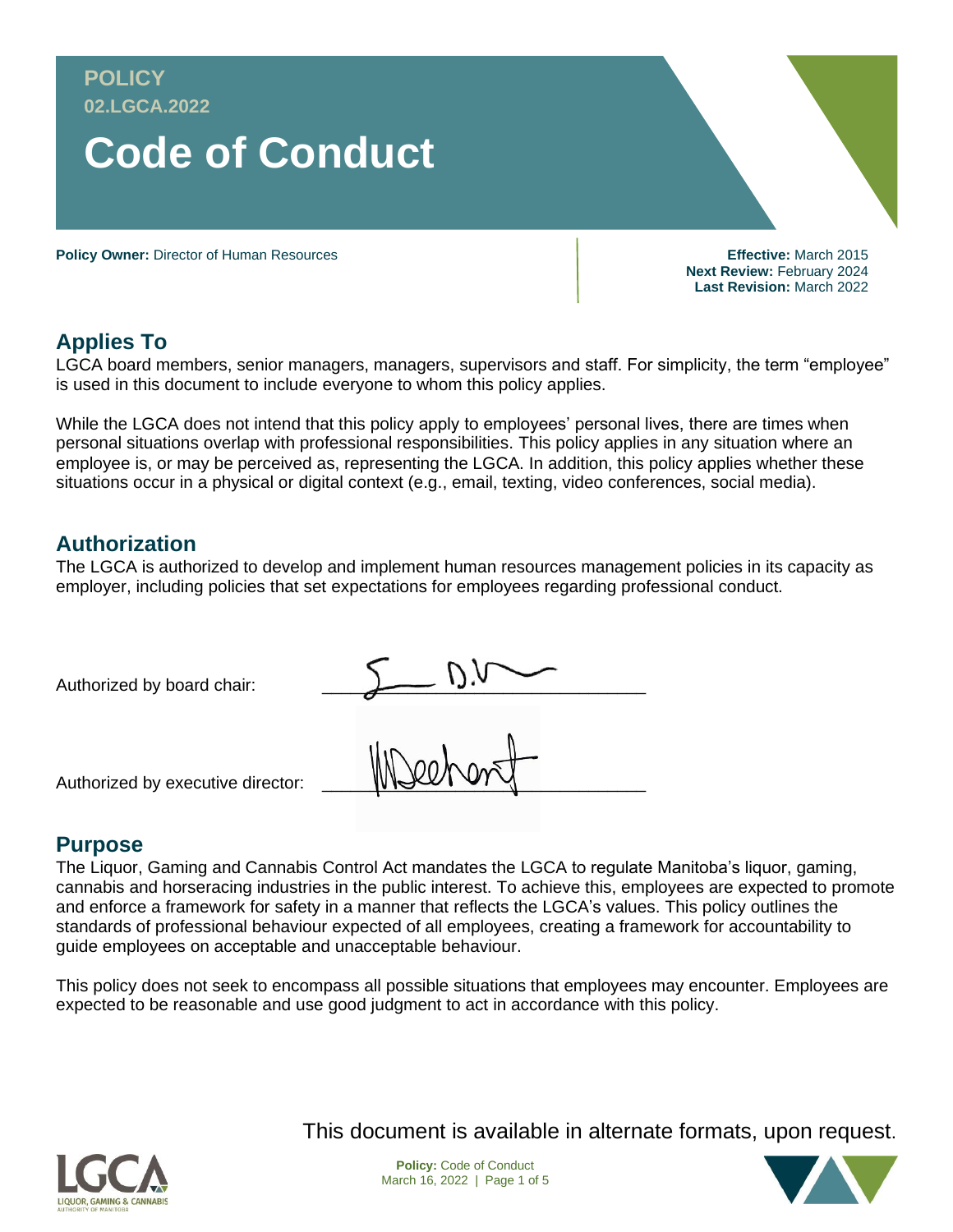# **Definitions**

## **"impairment"**

A reduced or weakened state impacting mental or physical capacity, as demonstrated by immediate signs and symptoms or through a pattern of concerning behaviour.

### **"LGCA's values"**

The LGCA board defined organizational values as part of the 2022-2026 strategic plan. These values provide the foundation of this policy:

- **Balance:** We act independently to weigh the perspective of all stakeholders in our regulatory decisions.
- **Excellence:** We practice continuous improvement to deliver on our regulatory mandate.
- **Engagement:** We communicate with and listen to licensees, stakeholders and the public.
- **Inclusiveness:** We are open-minded and respectful toward all the people with whom we work inside and outside the LGCA.
- **Integrity:** We are ethical, professional and accountable to Manitobans in all our regulatory actions.

### **"sensitive information"**

Personal, confidential or protected information including, but not limited to, information that is, or may be, excluded from access under The Freedom of Information and Protection of Privacy Act (FIPPA); personal information protected under FIPPA and personal health information protected under The Personal Health Information Act (PHIA); and any other confidential information that is protected by legislation or is confidential to the LGCA and/or its stakeholders, partners or clients.

# **Policy**

How employees present themselves and interact with members of the public, clients, stakeholders and other employees has implications on how the LGCA is perceived. To ensure the LGCA and its employees work to realize the LGCA's values in the performance of their duties, employees must:

- 1. Deliver high quality service by:
	- a) demonstrating civility by showing courtesy and respect when interacting with members of the public, clients, stakeholders and other employees;
	- b) providing all necessary and appropriate assistance to members of the public, clients, stakeholders and other employees;
	- c) being open to new ideas or approaches to service delivery; and
	- d) demonstrating commitment to ongoing training and professional development.
- 2. Maintain integrity by:
	- a) complying with relevant legislative requirements and all LGCA policies and procedures, and the spirit in which these were developed;
	- b) conducting business in a fair, balanced and impartial manner;
	- c) providing support and showing respect to the elected government regardless of which political party is in office;
	- d) avoiding any activity that could potentially compromise the performance of their duties;
	- e) attending to the performance of their duties in a fit condition free from impairment;
	- f) not consuming intoxicating substances while performing work duties, unless such consumption is medically authorized;
	- g) disclosing any criminal charges or other court and/or administrative processes that could potentially compromise the performance of their duties; and



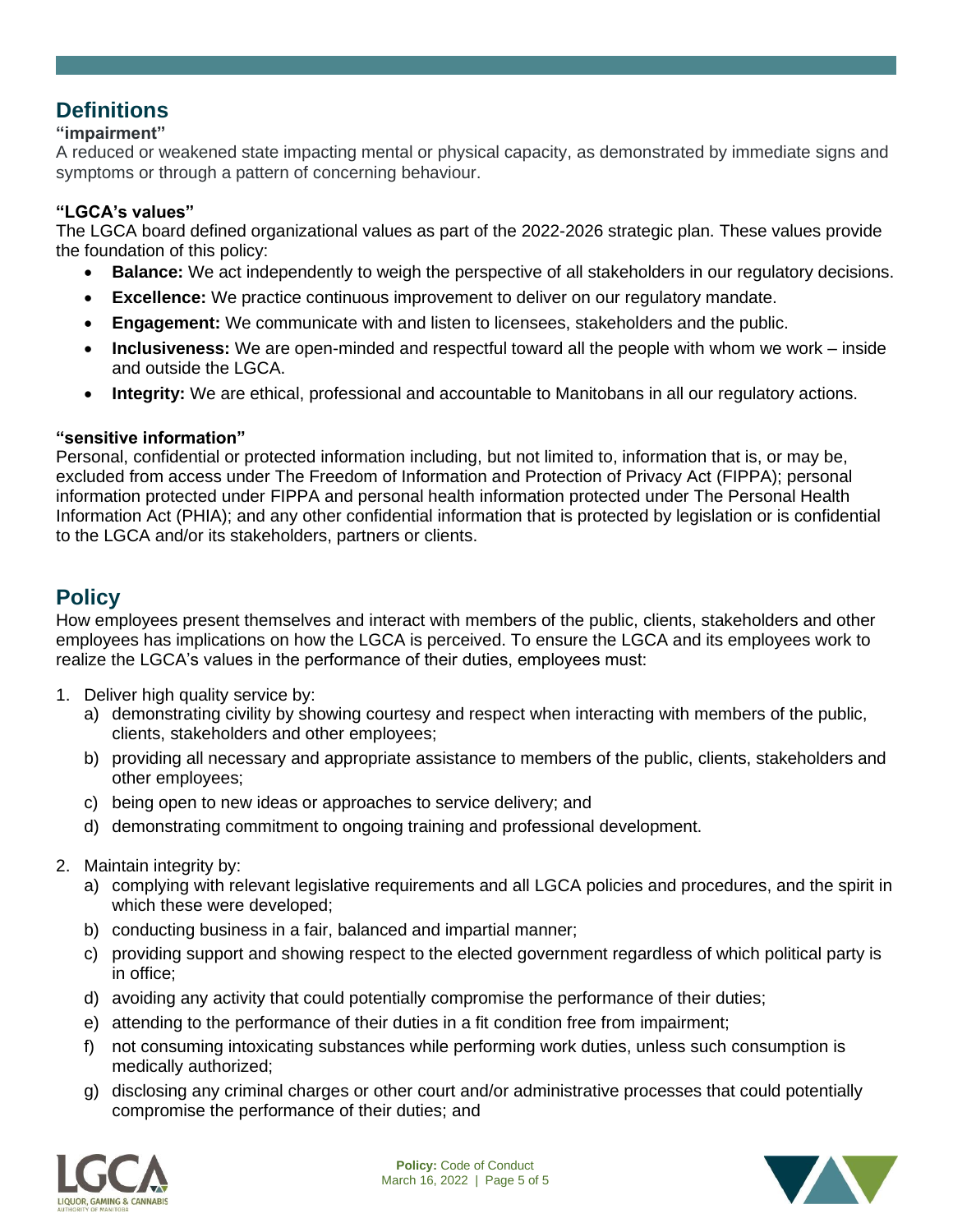- h) for those employees holding professional credentials, complying with all professional standards and rules of conduct when practicing their profession in the service of the LGCA.
- 3. Preserve confidentiality by:
	- a) maintaining the confidentiality of sensitive information and exercising discretion when sharing information for business purposes;
	- b) avoiding the disclosure of confidential, restricted, proprietary or any information pertaining to the business and affairs of the LGCA, its clients or partners obtained as the result of holding a position with the LGCA to any unauthorized person, or releasing such information before its authorized release; and
	- c) complying with requirements set out in The Freedom of Information and Protection of Privacy Act (FIPPA) and The Personal Health Information Act (PHIA).
- 4. Maintain the integrity of LGCA assets and records by:
	- a) not using LGCA assets or records for personal gain, nor for any fraudulent or criminal activities;
	- b) safeguarding LGCA assets (e.g., information technology, fleet vehicles or other property of the LGCA) that come under their care, custody or control;
	- c) ensuring LGCA credit cards, cash, cheques and other negotiables are protected and used properly; and
	- d) ensuring honest and accurate recording and safeguarding of information, including compliance with FIPPA and PHIA.
- 5. Avoid real or perceived conflicts of interest by:
	- a) not engaging in any situation while representing the LGCA where there is a private or personal interest that would affect, potentially affect, or be perceived to affect, the objectivity of their actions or decisions.

*Note: Refer to the Conflict of Interest policy for a detailed description of employee responsibilities pertaining to conflicts of interest.*

- 6. Maintain a professional appearance at all times by:
	- a) choosing clothing that is both practical and appropriate for their position and the events of the day;
	- b) choosing clothing that meets any safety or other requirements for their position, as defined by their direct supervisor; and
	- c) ensuring personal clothing and style choices present a professional image of the LGCA to members of the public, clients, stakeholders and other employees.
- 7. Ensure a safe, professional and positive workplace by:
	- a) complying with The Workplace Safety and Health Act and related policies, procedures and training; and
	- b) creating a respectful workplace culture that is free of violence, harassment, gossip, intimidation, bias and unlawful discrimination of any kind.

*Note: Refer to the Respectful Workplace policy for a detailed description of employee responsibilities pertaining to a safe and positive workplace.*



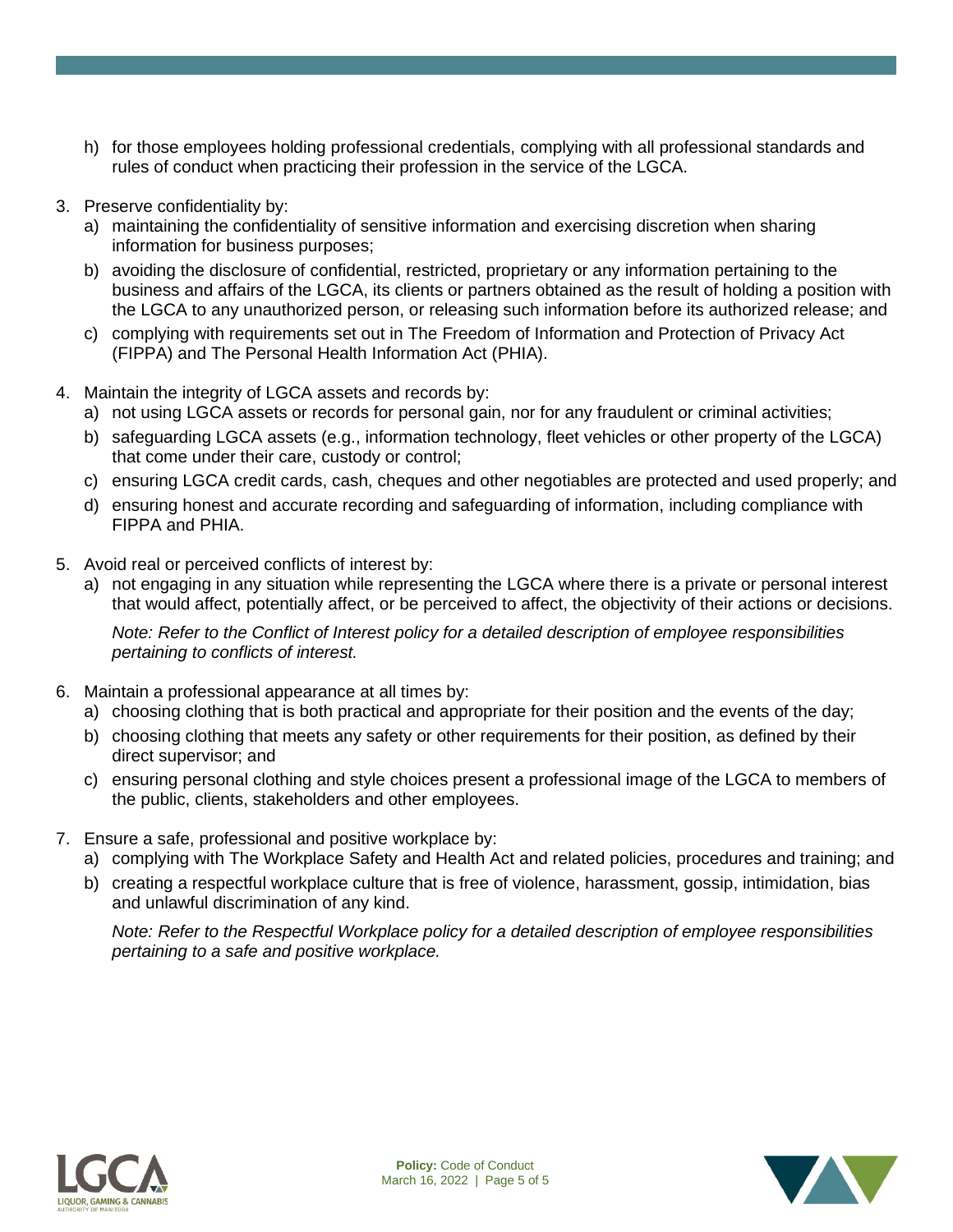## **Exceptions**

Exceptions to this policy will be approved only in rare circumstances and for compelling reasons. People in approving positions may waive the provisions of this policy when they are satisfied that the interest and actions of the employee will not influence their ability to carry out their duties and responsibilities, or negatively influence the LGCA's independence and integrity.

Exceptions to this policy and related procedures must be approved in writing by the following positions:

| Applicant                                        | <b>Approving Position</b>                       |
|--------------------------------------------------|-------------------------------------------------|
| chair                                            | minister responsible for The Liquor, Gaming and |
|                                                  | <b>Cannabis Control Act</b>                     |
| vice-chair and board members                     | chair                                           |
| executive director                               | chair                                           |
| senior managers, managers, supervisors and staff | executive director                              |

## **Violations**

All employees are personally responsible for their actions. Disciplinary action up to and including termination of appointment or employment may be taken if an employee:

- a) willfully violates this policy or the spirit or intent of this policy;
- b) asks another employee to violate this policy;
- c) deliberately fails to report a violation of this policy or withholds relevant information concerning a violation;
- d) fails to cooperate in an investigation of a known or suspected violation;
- e) makes a false accusation against another employee; or
- f) takes retribution against an employee who reports a violation of this policy.

## **Related Documents**

- **Form:** Code of Conduct Statement of Understanding
- **Policy: Affirmation of Office**
- **Policy: Conflict of Interest**
- **Policy:** Expense Reimbursement
- **Policy:** Fraud Prevention and Reporting
- **Policy:** Information Technology
- **Policy: Respectful Workplace**
- **Policy:** Whistleblower
- Collective Agreement between the Manitoba Government and General Employees' Union Locals 425 and 426 and the Liquor and Gaming Authority of Manitoba
- The Freedom of Information and Protection of Privacy Act
- The Personal Health Information Act
- The Workplace Safety and Health Act

## **Contact**

Contact the director of human resources with questions about this policy.